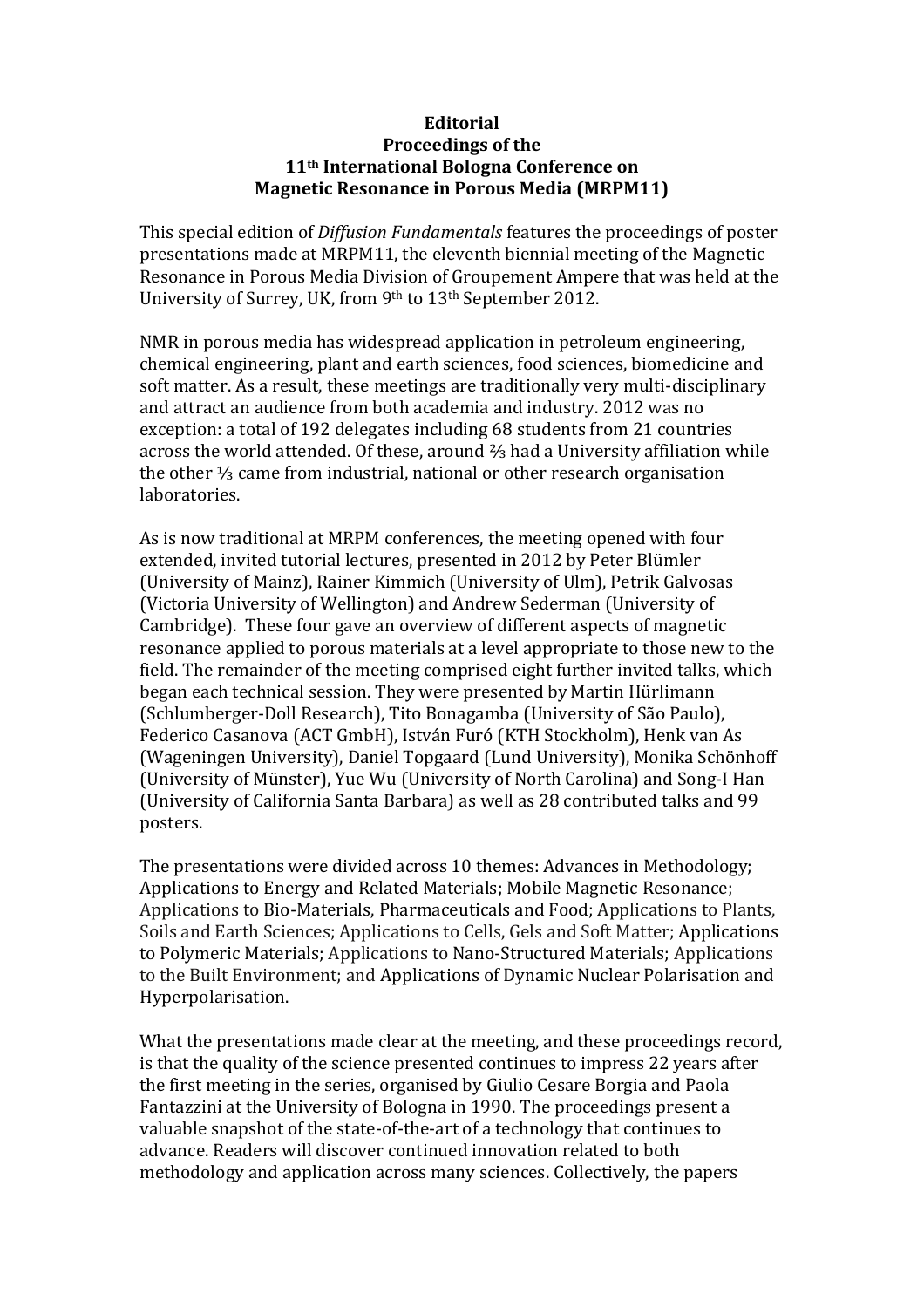included offer an insight into what is currently possible and where the challenges remain.

Petrik Galvosas gave his opening tutorial presentation in place of Professor Sir Paul Callaghan, who died earlier in the year. It was preceded by a short tribute to Callaghan led by Bernhard Blümich. Callaghan was a giant of the field and as the week progressed his immense contribution became ever more apparent. Several speakers offered personal memories and thanks.

The Giulio Cesare Borgia prize is presented at MRPM meetings to an emerging researcher who shows the greatest promise for future scientific leadership. The Prize is established in memory of the late Professor Borgia's contribution to the development of Magnetic Resonance in Porous Media, his encouragement of young people setting out into this area of research and his work in establishing the conference series. The prize is sponsored by the Dipartimento di Ingegneria Civile, Ambientale e dei Materiali (DICAM) of the University of Bologna. In 2012, the prize was awarded to Jonathan Mitchell of the University of Cambridge "*for his outstanding contributions to the development of cryoporometry, multidimensional relaxation experiments and his understanding of the impact of internal magnetic field gradients*". Jonathan Mitchell's paper entitled "*A general approach to T2 measurements in the presence of internal gradients*" forms part of these proceedings.

In 2012, the traditional MRPM Poster Prize was linked to the Founder's Prize of BRSG, The NMR Group of the UK Institute of Physics. The prize, offered in memory of Professor E. Raymond Andrew, pioneer of magic angle spinning NMR, was awarded to Stefanie Eriksson of Lund University, Sweden, for her poster "*A new PGSE NMR pulse sequence gives isotropic diffusion weighting by magic-angle spinning of the q-vector*".

During the MRPM General Assembly it was agreed that from September 2012 the Steering Committee will consist of five members: Christoph Arns (University of New South Wales) Chair, Frank Stallmach (University of Leipzig) Vice-chair, Petrik Galvosas (Victoria University of Wellington) past and next meeting Chair, Peter McDonald (University of Surrey) 2012 meeting Chair and Paola Fantazzini (University of Bologna) ex-officio.

Original papers for these proceedings were submitted in follow up to the poster presentations at the meeting. A separate volume of Oral Proceedings is being published in parallel with this edition of *Diffusion Fundamentals* in the Elsevier journal *Microporous and Mesoporous Materials* [\(http://www.journals.elsevier.com/microporous-and-mesoporous-materials/\)](http://www.journals.elsevier.com/microporous-and-mesoporous-materials/).

Further oral and poster proceedings of former conferences in the series can be found in the *AIP Conference Proceedings* (vols. 1330, 2011; 1081, 2009); in special issues of *Magnetic Resonance Imaging* (vols 25 (4), 2007; 23 (2), 2005; 21 (3/4), 2003; 19 (3/4), 2001; 16 (5/6), 1998; 14 (7/8), 1996; 12 (2), 1994; and 9 (5), 1991) and in *Diffusion Fundamentals* (vols 14, 2011; 10, 2009; 5, 2007).